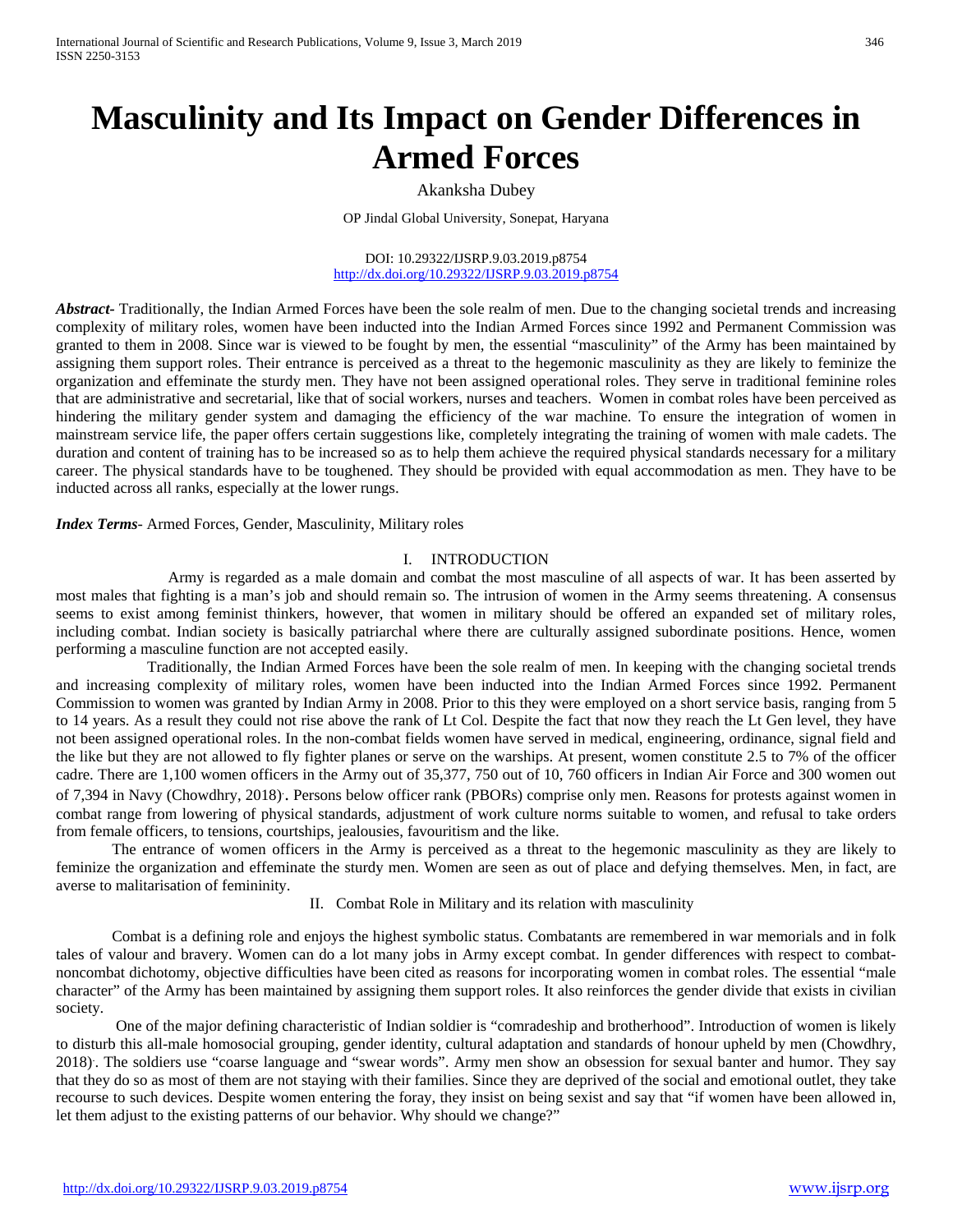Attitudes toward women in military are strongly influenced by attitude toward gender equality, attitude towards military force about political ideology. The many cases of sexual harassment in Army which have been reported by lady officers shows that army is often used as an instrument of gender regulation which feminises women as sexual object and masculinises men as sexual subjects. It reinforces the cultural supremacy of men and masculinity and the cultural subordination and inferiority of women and femininity.

## III. Women in Armed Forces: Historical Background

When discussing the history of women in combat, we are reminded of Joan of Arc, who in 1429, at age 17, successfully led French troops into battle against the English. The name of Rani Jhansi of India is no exception. The phenomenon of women in combat is not confined to this century. Many women disguised themselves as men to join the British Army or Navy or the forces of other nations. The French conquests in Africa were delayed by native women who would attack riflemen with swords and spears. Although there have always been a handful of women warriors in every culture, very few cultures have easily accepted women fighting as equal to men. It is only in emergency that women are deployed in combat roles. After the emergency is over, remaining in such a role again becomes confined to men.

A world scan shows that in the Australian Defence Forces women are not permitted to serve in positions involving direct combat. In British Armed Forces women are excluded from duties which require battling enemy at close quarters. In Bulgaria there are equal training standards and equal professional rights for women as men. In the Canadian Armed Forces, women serve as submariners, clearance drivers and even command infantry units.

 In Denmark there are different physical requirements laid down for women and men in the Armed Forces. In Finland, females serve under the same conditions as men and all duties in performing operations are open to women. Germany conducts special courses in operating and in fighting sexual harassment. Women serve in combat positions in the artillery, frontier guards and on Navy ships. Combat duty is voluntary for woman in Israel.

 In New Zealand, women are able to serve in the special Air Service infantry, armoured and artillery whereas in the Communist Party of Nepal, there is a female participation quota for the combat forces. In Russia, women represent 10% of military strength as combat soldiers. In Sweden, there are no gender restrictions on access to military training or positions. In US Army, women can serve on combat ships but they are not permitted to serve on submarines or Special Forces programs barred from serving in Infantry, Special Operations, Artillery, Armour, and forward Air Defence.

 Thus, although women are recruited to serve in the military in most countries, only a few countries permit women to fill active combat roles. Countries that allow this include Canada, Denmark, Finland, France, Germany, Norway and Switzerland. Israel and Britain allow women to serve in artillery roles, while still excluding them from units with a dedicated infantry role.

IV. Women soldiers in Masculine Roles

Militarism is not gender blind. The relationship between militarism and patriarchal masculinity is characterized by mutual interests because of the great significance of combat in the construction of masculine identities and in the justification of masculine superiority (Enloe, 1988). As Israeli put it, "the military identifies the gender distinctions and then uses them as justifications for both their construction in the first place and for sustaining gender inequality (1997, p.122).

Women in combat roles have been perceived as hindering the military gender system and damaging the efficiency of the war machine (Mitchell, 1989). . The contemporary debate on women in the military is at macro level, ignoring the subjective experiences of women soldiers (Connell, 1990).

Women's integration into combat roles should neither challenge the male hegemony in the military nor threaten the ideology that links masculinity and combat and therefore contributes to the legitimization of Indian militarism and its gender regime without altering women's lower civil status. Indian Army is still a male dominated territory where masculinity is the norm. Even in conscript Armies women are exempted from combat roles. They serve in traditional feminine roles that are administrative and secretarial, like that of social workers, nurses and teachers.

# V. Identity Practices of Women Soldiers in Masculine Roles

Women who are in military are in an ambivalent role. They hold the most prestigious roles for women soldiers, yet are bounded by the military's structure, culture and policies. They regard their roles as a basis for their personal growth and empowerment through three related practices:

- a. Mimicry of combat soldiers' bodily and discursive practices: when women try to behave like males, they participate in a drag show that ridicules the idea of gender as inner constant identity. They start walking like a male, conceal their femininity by not wearing jewellery or makeup. This is usually a reaction to the mockery by male soldiers. These are mostly temporary gender identities.
- b. Distancing from traditional femininity: Women soldiers identify with the military masculinist ideology and express antifeminine attitudes. They differentiate from other women in order to construct a positive self-perception (Fanon, 1963). . The traditional woman is the "other" against whom they construct their identity.
- c. Trivialization of sexual harassment: Despite being victims of sexual harassment, very few report it. Sexual harassment is a way of reinforcing male power over women (Farley, 1978). . An insulted and hurt reaction would confirm the discourse that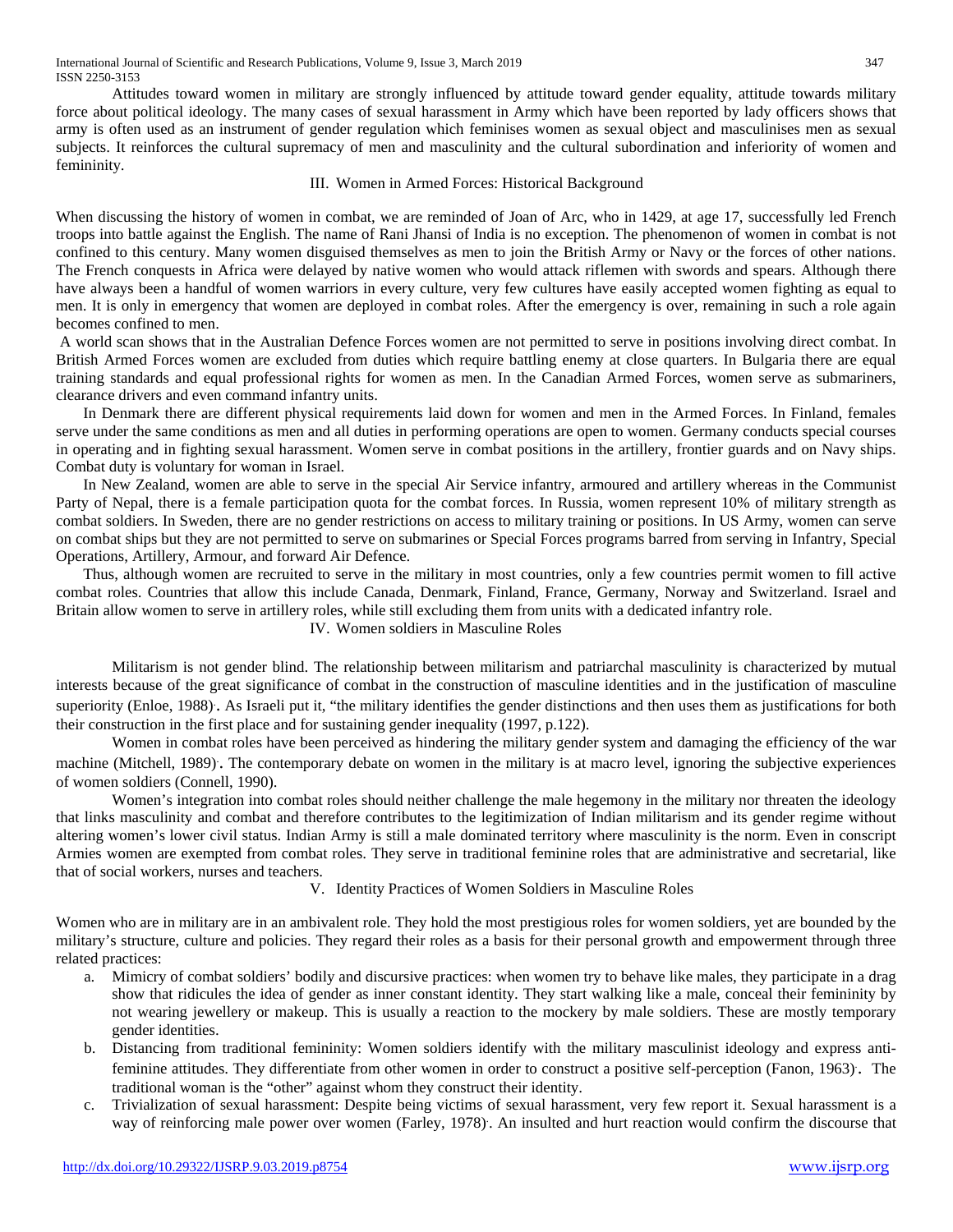the harassment itself is trying to create, which constitutes women as sexual objects. Thus by ignoring the insult, women do not allow harassment to attain its intended exclusionary power.

# VI. Essential Pre-requisites for Smooth Induction of Women

The views of four categories of people, viz. women officers themselves, their commanding officers, colleague male officers and the soldiers should be seriously considered while preparing policies to address their concerns.

*Women officers:* Most of the women officers once selected do not want to be provided with preferential treatment as compared to their male counterparts, be it the selection criteria, training standards or work schedules. Due to the soft upbringing, military life comes as a shock to many when they join initially. In addition, identity problem also arises, causing a distress to many. They have to fulfill the roles and responsibilities of a mother and a housewife too.

*Commanding Officers:* It is the prime duty of commanding officer to induct and train the lady officer once she is commissioned to his unit. Safety and dignity of the lady officer is of prime importance. Moreover, she has to be engaged in duties like visiting the barracks of troops at midnight to ensure the alertness of troops. Assigning such duties to a lady officer is regarded as impossible. In turn, this duty has to be undertaken by their male counterparts. The physical fitness of the ladies is also a point of concern for some of the commanding officers.

- *Male Colleagues:* Want their counterparts to perform their roles and responsibilities to the fullest. They are not in favour of the preferential treatment that is accorded to lady officers once they have joined the armed forces. Many of the peace postings are also held by lady officers which prevents the male counterparts from enjoying the benefits that are due for them.
- *Soldiers:* Usually feel that fighting is a man's job and can never be performed by ladies. They feel that "An officer, who cannot run with us, cannot train with us and cannot exercise with us can barely be expected to lead us". This biased attitude that is strongly ingrained in them has to change.

# VII.Suggested Measures

 To ensure the integration of women in mainstream service life, the armed forces have to institute certain measures that will ultimately help to formulate policy directives that will further lead to equality and empowerment of women (Misra & Kumar, 2007). Some of the measures are suggested as under.

- 1 Training is a very important and vital phase in a soldier's life as it is here that she is initiated into the military ethos and value systems. Men and women have common training goals. Problems of integration arise mainly due to the attitudes and perceptions of both the sexes as well as due to the inherent differences between them. The Army conducts its pre-commission training for Short Service Commission (SSC) officers at Officers' Training Academy (OTA), Chennai. When Indian women were initially inducted into armed forces, they were treading on unfamiliar grounds and given the conservative backdrop of the armed forces. A cautious approach was therefore adopted and the academy did not completely integrate the training of women with male cadets. Living areas were segregated, physical standards lowered and service subjects and outdoor exercises were modified to accommodate them. These concessions, coupled with a biased attitude of men have resulted in a number of integration issues that need to be resolved. The duration of training is 24 weeks for women SSC as compared to 44 weeks for men. The period is too short to achieve the required physical standards necessary for a military career. The army should make the duration of training at par with male SSC entry. However, the same has been taken into consideration for the women CDSE entry wherein their training period has been equated with that of men.
- 2 The basic unit of all training activities is a platoon in the Army. To foster a sprit of cohesiveness, cadets are housed as per their platoons. Women are organized in separate platoons from men. At present, there are two platoons which together make a company. The women's training is thus integrated with men only at the battalion level. Mixed contingents need to be there, where the physical training, weapon training and drill are common for men and women.
- 3 The different standards laid down for men and women have to be dissolved. The physical efficiency test for ladies, like the tests of endurance, the battle physical efficiency test and other difficult tests such as chin-ups and toe-touches are also not applicable for lady cadets. The physical standards have to be toughened; otherwise they will never be judged as equals in the Academy. The differences between men and women can be mitigated by gender-norming, as is the practice in US and other Armies. The tests remain the same, only the scores and requirements are lowered. The standards need to be compared with the standards of other countries and scope for improvement needs to be looked into.
- 4 Women are perceived as intruders in a domain that is meant exclusively for men. Since their presence cannot be wished away, rituals have been organized by training academies to keep them away. At OTA, women are never seen as equal by the males. Senior cadets forbid juniors from wishing them in respectful terms. The academy should foster an atmosphere where sexist remarks are not tolerated. Ladies should be provided with equal accommodation as men
- 5 To make a successful start, it is very essential to induct women across all ranks, especially at the lower rung. This is likely to solve many other associated problems related with the prejudiced attitude harbored by men regarding lady officers.